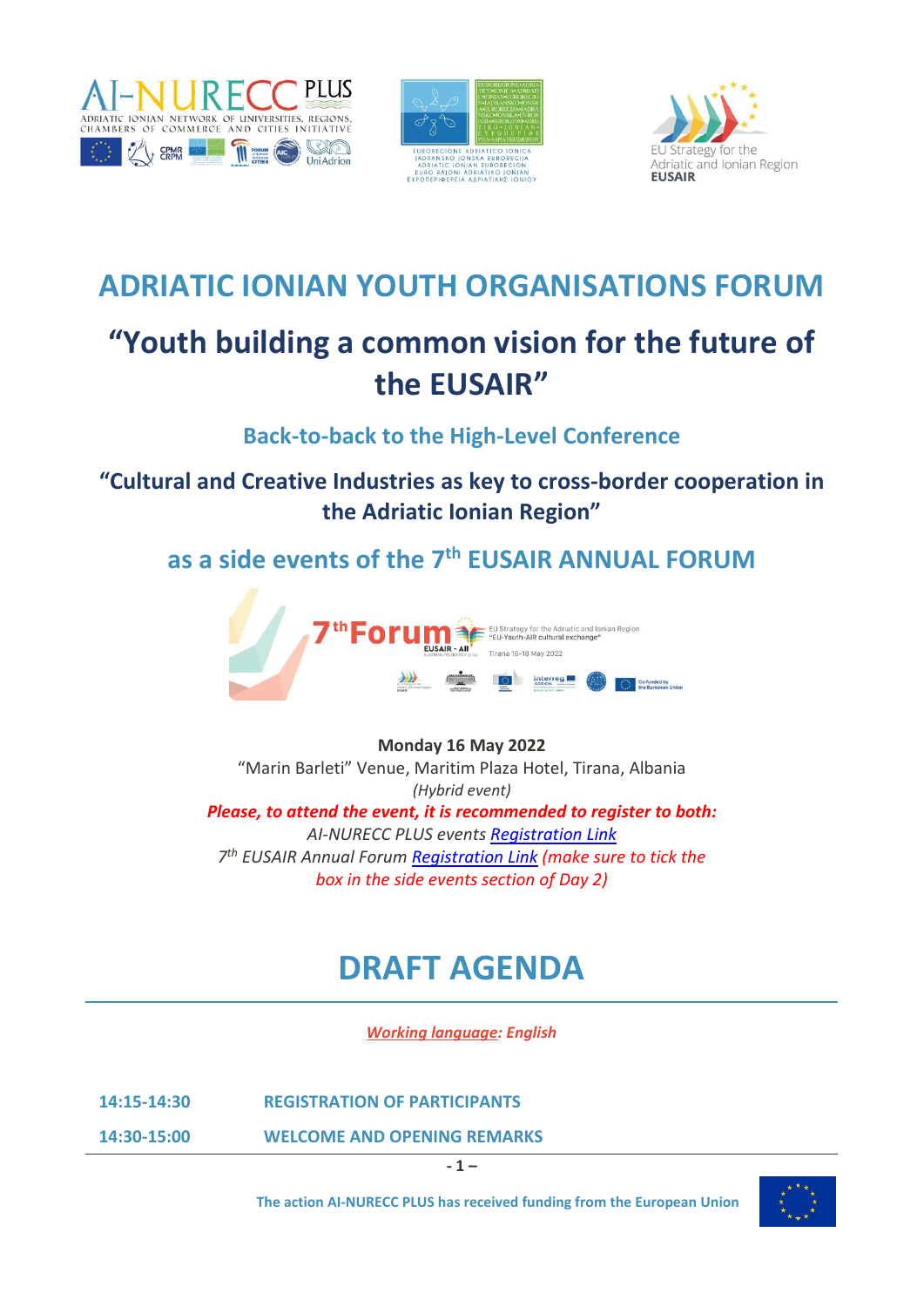#### *Moderated by Prof. Dr. Artan HOXHA, Rector of the University of Tirana*

- •**Ms. Bora MUZHAQI**, Minister of Youth and Children, Republic of Albania
- •**Mr. Nikola DOBROSLAVIC**, President of Dubrovnik-Neretva County (Croatia), AIE President
- •**Mr. Jean Pierre HALKIN**, Head of Macro-regions, Transnational / Interregional / External Cooperation, Enlargement (REGIO.DDG.D.1) Unit, Directorate-General for Regional and Urban Policy (DG REGIO), European Commission
- •**Mr. Ilir MELO**, Director Directorate for the Region and Neighbouring Countries, Ministry for Europe and Foreign Affairs, Republic of Albania, Albanian EUSAIR Presidency - TBC
- •**Ms. Staša MESEC**, EUSAIR Facility Point project leader, Government Office for Development and Cohesion Policy, Republic of Slovenia
- •**Mr. Konstantinos KAPODISTRIAS**, 1st Vice-President of the CPMR Balkan & Black Sea Commission, Deputy Governor of Ionian Islands Region, Co-chairing Region of the CPMR Adriatic-Ionian Task Force as the CPMR representative at the Youth Forum,

#### **15:00-16:15 NETWORKING SESSION AND DEBATE: THE PATH TOWARDS YOUTH ENGAGEMENT IN THE EUSAIR**

#### *Moderated by Milan STOJANOVIC (Serbia)*

•**Key Note speech by Ms. Dafina PECI**, Director of National Youth Congress, Tirana EYC 2022 Lead Organisation (Albania)

*Adriatic Ionian Youth and Youth Organisations will have a chance to network and expressing their expectations for a greater and meaningful youth engagement in the EUSAIR. Together they will reflect upon the challenges ahead and identify a path, means and tools towards this common objective. Representatives of Adriatic Ionian Youth Organisations to be part of the Adriatic Ionian Youth Network:* 

*Albania*: Kristian KINA, Emirjona HUTI, Rrahim JATA, Jolta KACANI, Gilda HOXHA; *Bosnia and Herzegovina*: Azra BERBIC; *Croatia*: Aneta VIDAK; *Greece*: Stavros PAPATZELOS; *Italy*: Luca BASILICO, Milena PALLOTTA; *Montenegro*: Bojana LALATOVIC, Nikolina ADZIC; *North Macedonia*: Besa SEJDIU, Arrita VRENEZI; Slovenia: Viliana VAKLINOVA; *Serbia*: Nataša GLIGORIJEVIĆ.

*Live Poll aimed at collecting recommendations about the revision of the EUSAIR*

#### **16:15-16:30 NEXT STEPS AND CONCLUSIONS**

#### *Maria Luisa ESPOSITO, AIE EU Project Officer*

- •*The Adriatic Ionian Youth Network (AIYN) adhesion campaign*
- •*The AI-NURECC PLUS opportunities for EUSAIR youth*, **Ms. Fabiana DI TULLIO**, UniAdrion, AI-NURECC PLUS Partner
- •*Interreg volunteering opportunities*, **Ms. Milena PALLOTTA**, IVY Project Officer
- Conclusions